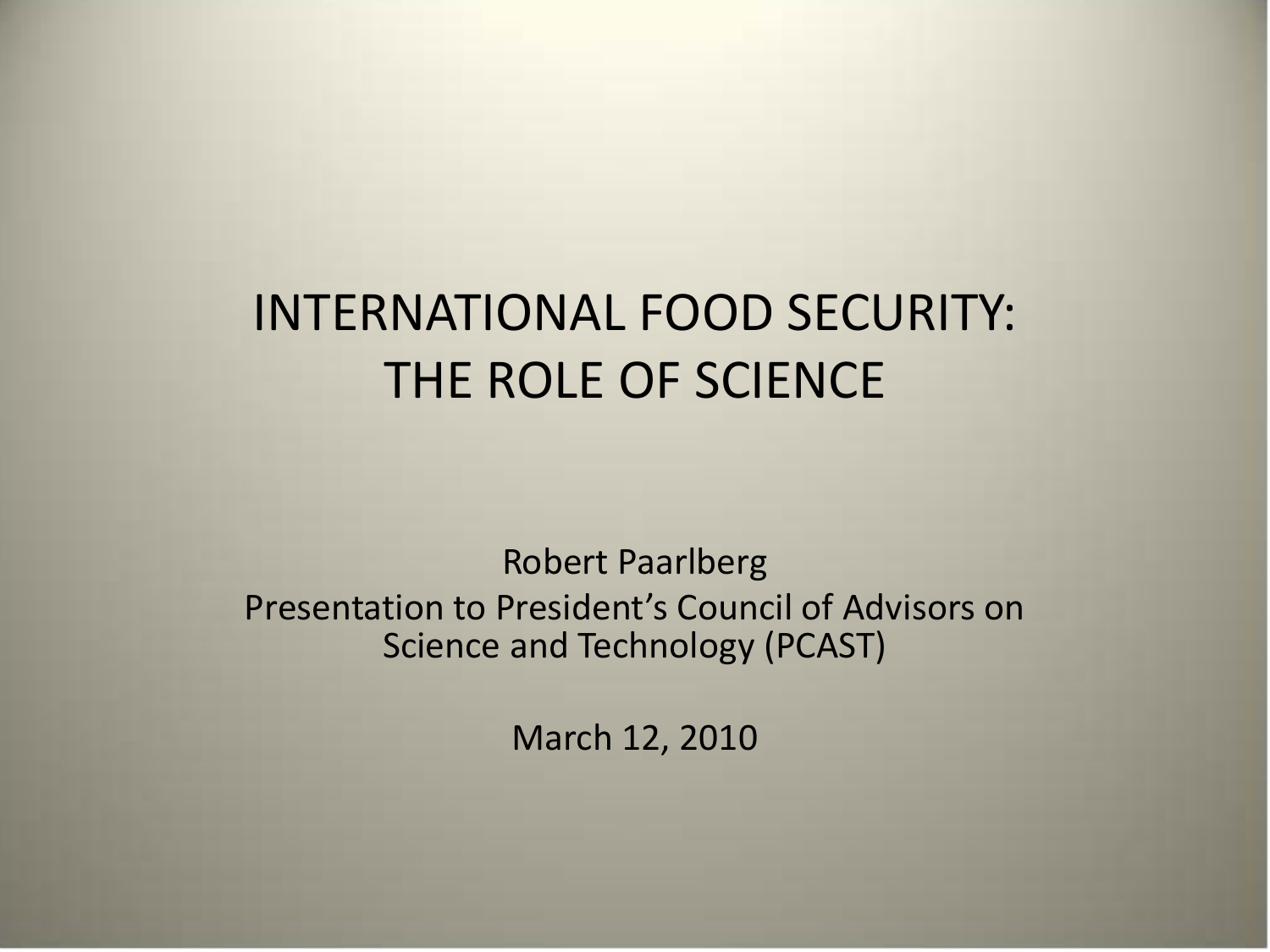#### VARIETIES OF FOOD INSECURITY

• Starvation (famine)

• Chronic under nutrition (long term energy deficits, micronutrient deficits, or both)

• Episodic under nutrition (temporary deficits, due to factors such as fluctuating income or food costs)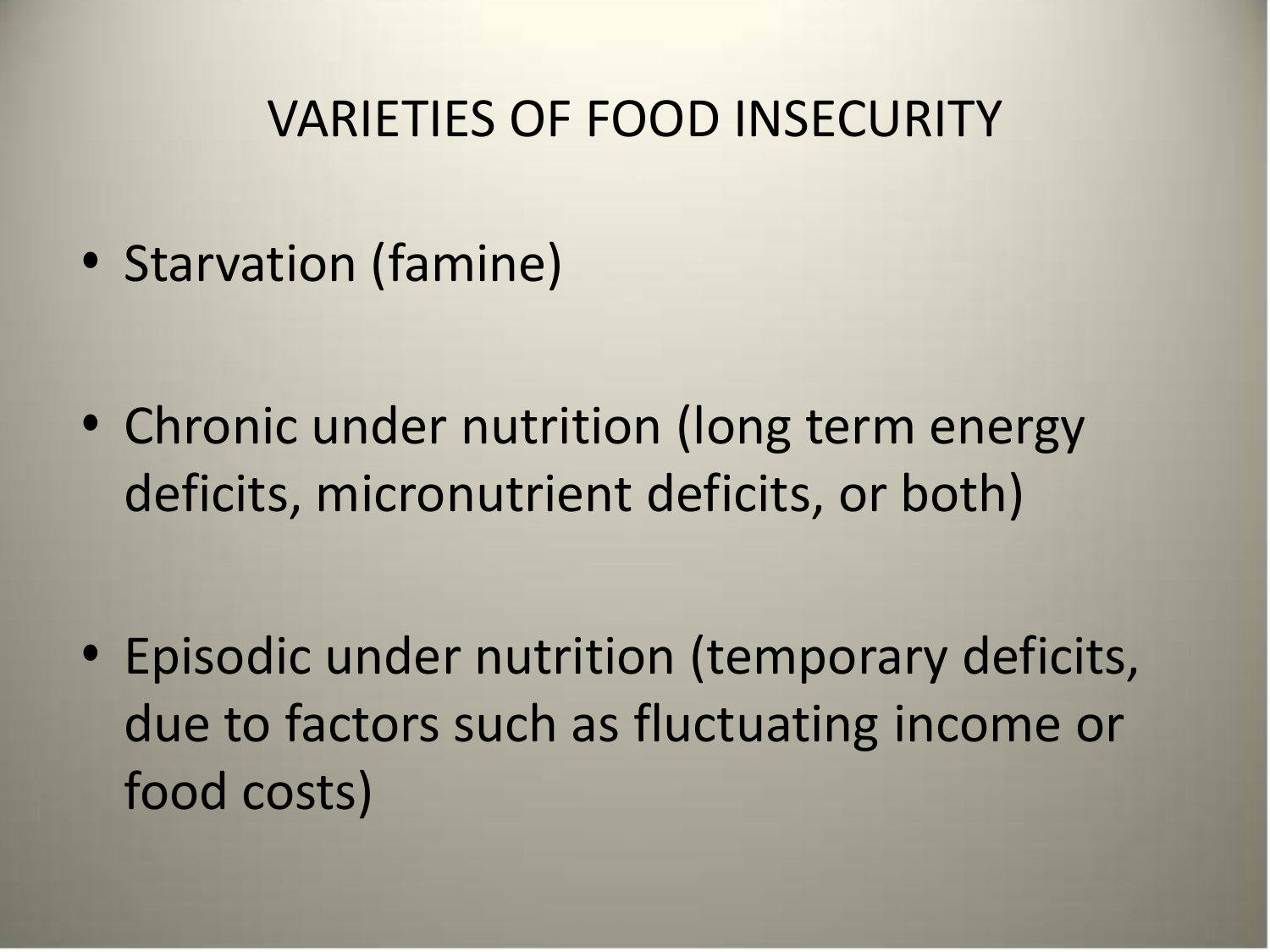#### FAMINE IN RETREAT

| <b>Country</b>             | <b>Famine Dates</b>      | <b>Numbers dead</b>       |
|----------------------------|--------------------------|---------------------------|
| <b>USSR (Ukraine)</b>      | 1932-33 Collectivization | 6 million                 |
| <b>USSR (Leningrad)</b>    | 1943 war                 | 700,000                   |
| <b>Bengal</b>              | 1943-44 war "boom"       | 3 million                 |
| People's Republic of China | 1958-61 Great Leap       | 30 million                |
| <b>African Sahel</b>       | 1972-74 drought          | 300,000                   |
| <b>Bangladesh</b>          | 1974 floods              | 400,000                   |
| Ethiopia                   | 1984-85 drought/war      | 1 million                 |
| Mozambique                 | 1991-92 war              | 200,000                   |
| Somalia                    | 1992 war                 | 300,000                   |
| Sudan                      | 1998 war                 | 70,000                    |
| North Korea                | 1996-99 post-cold war    | 200,000 up to 3.5 million |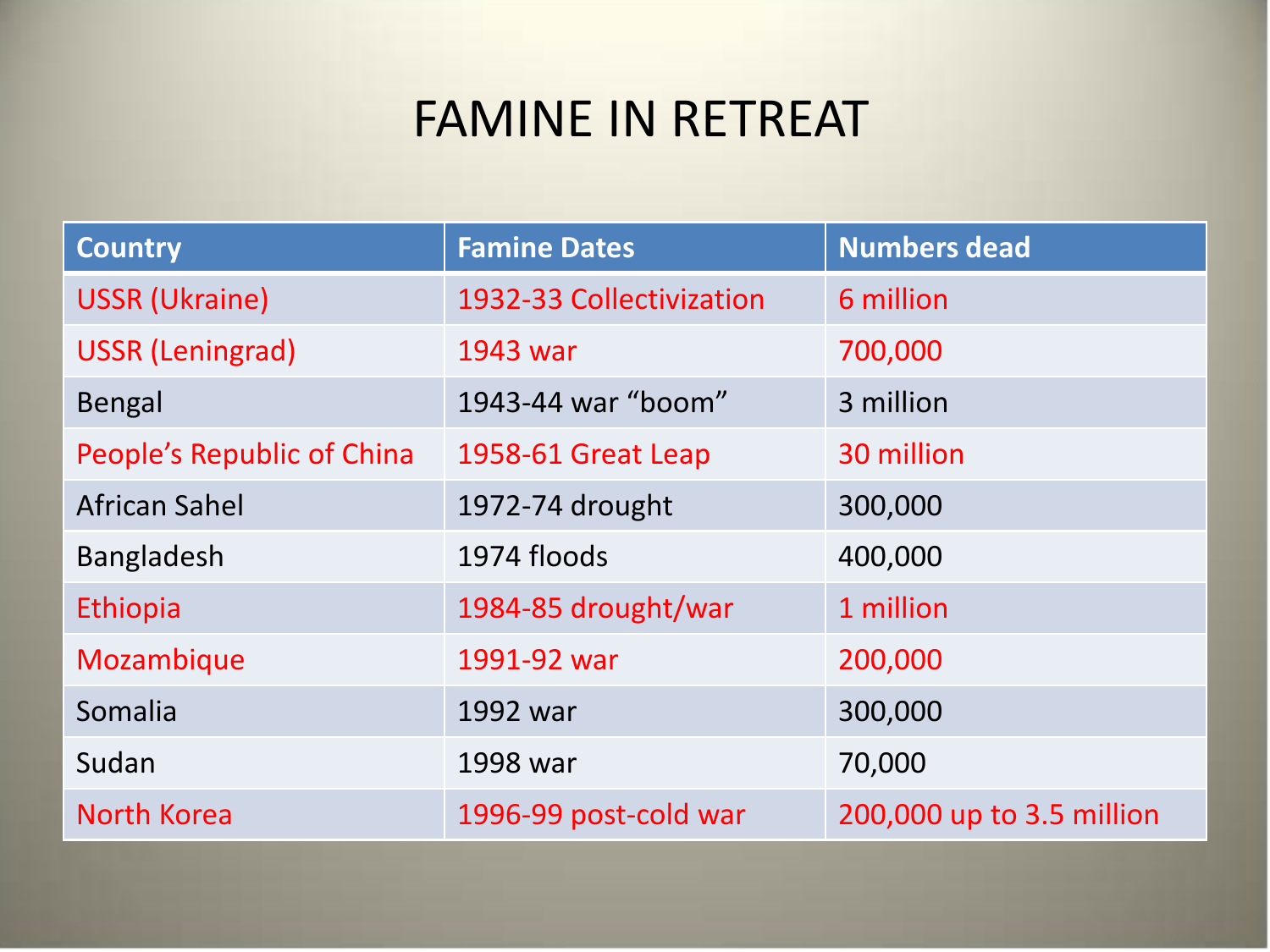#### CHRONIC UNDERNUTRITION IN RETREAT, EXCEPT IN AFRICA

**Prevalence of underweight in children 0-59 months old**

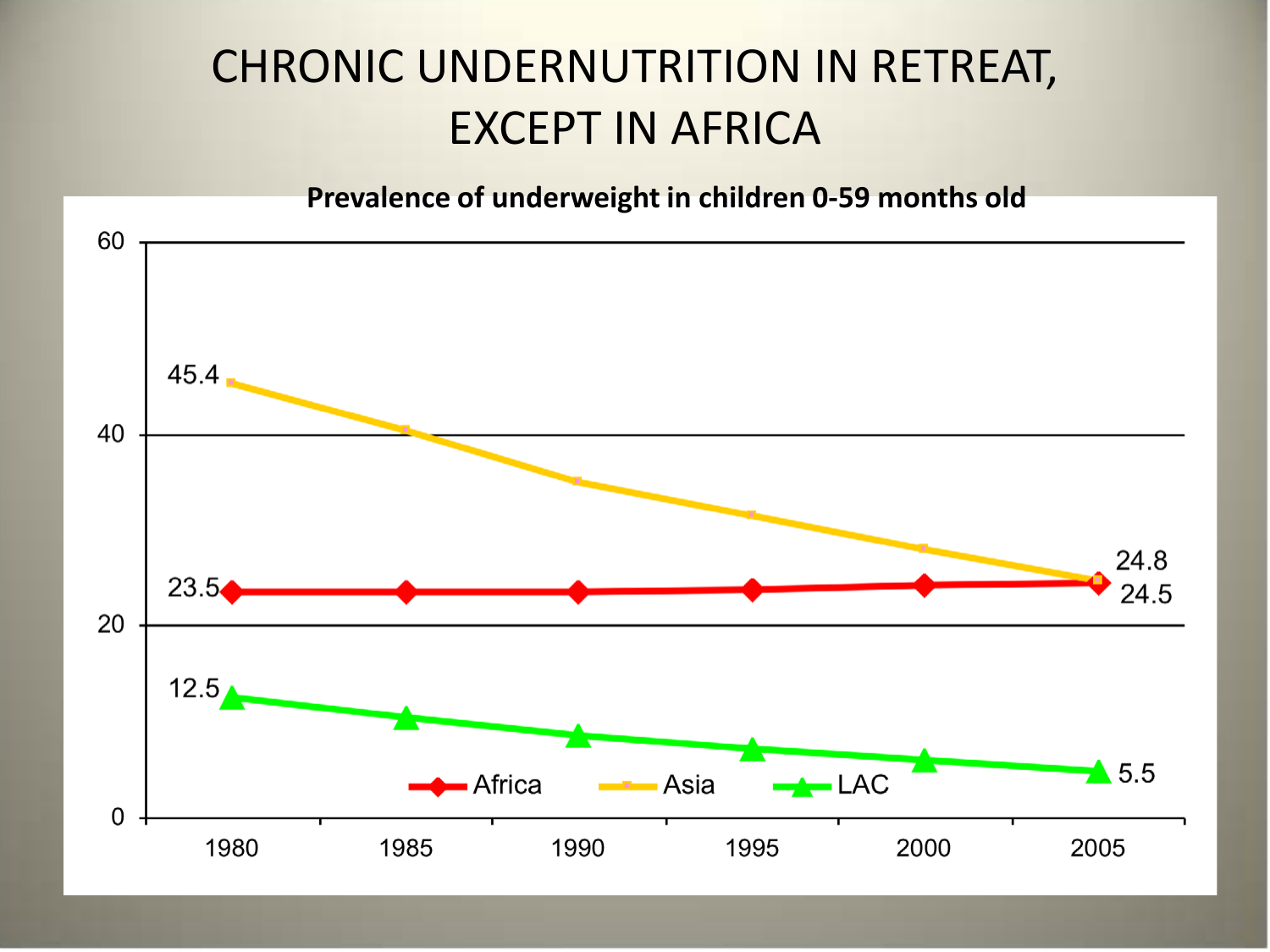# EPISODIC UNDERNUTRITION: SOME DUBIOUS CLAIMS

#### 2007-08 International price spike 2008-09 Recession in United States



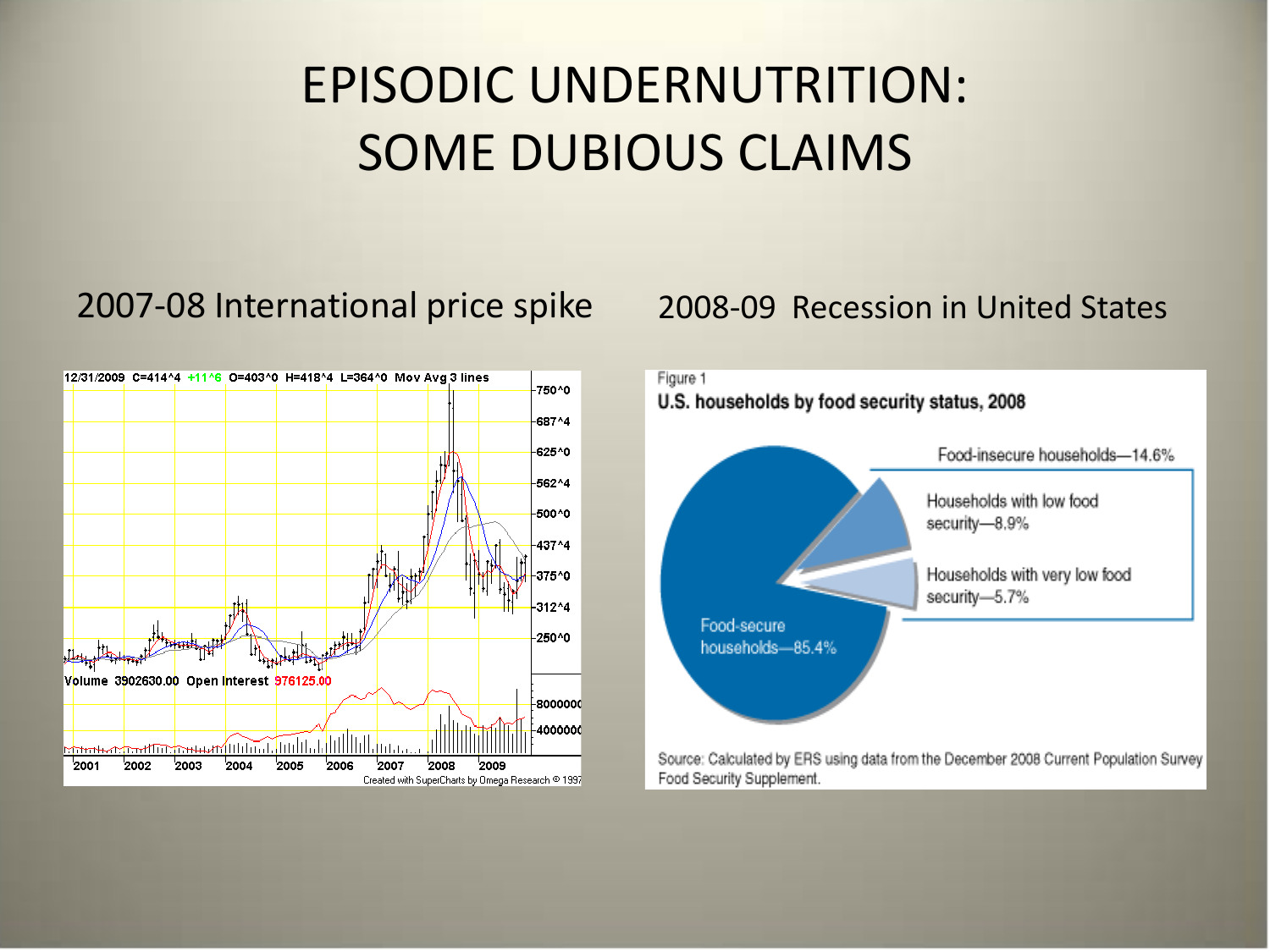## CAUSES OF CHRONIC UNDERNUTRITION: LOW PRODUCTIVITY OF LABOR IN FARMING

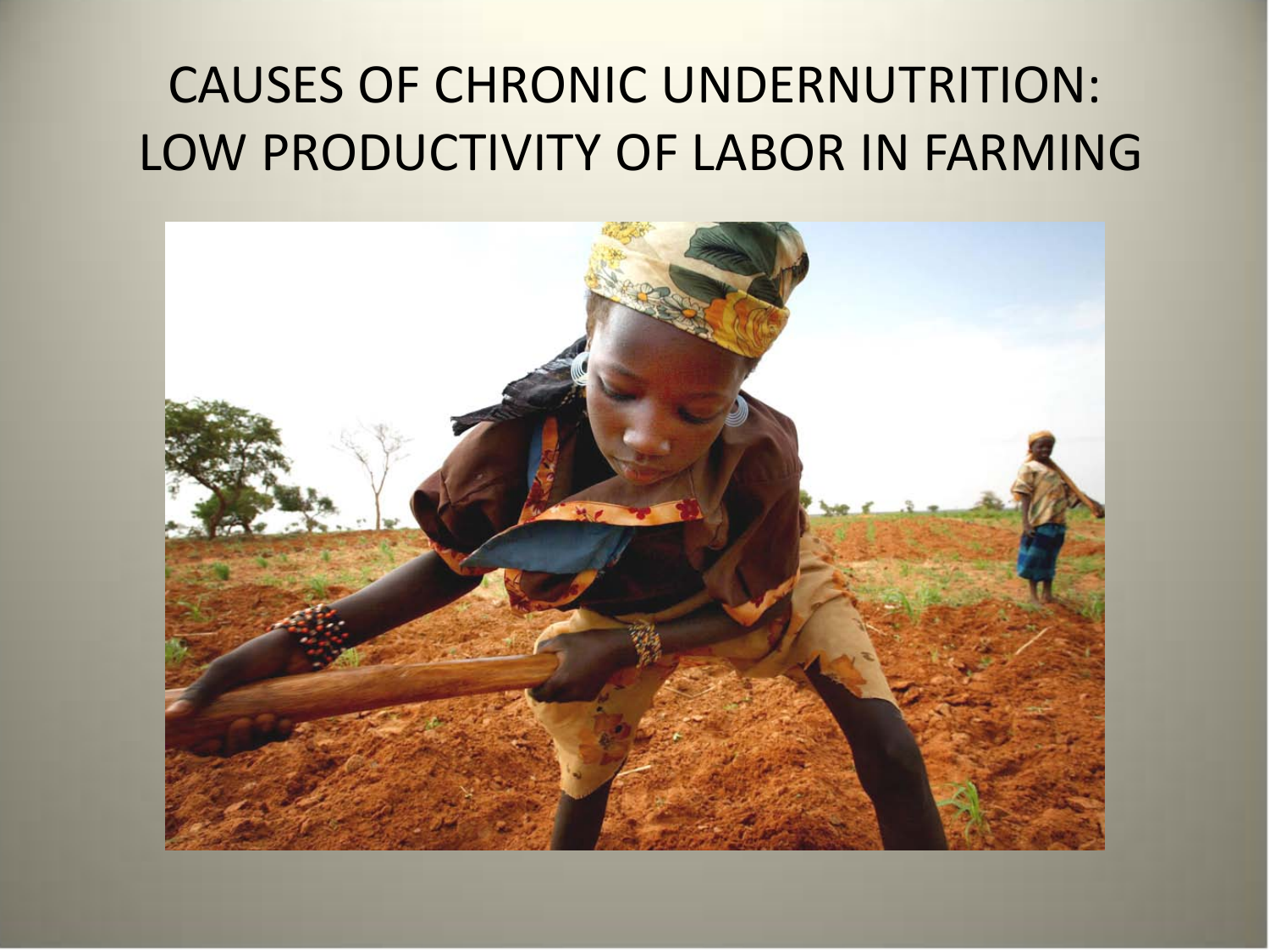# CAUSES OF CHRONIC UNDERNUTRITION: PHYSICAL ISOLATION FROM MARKETS

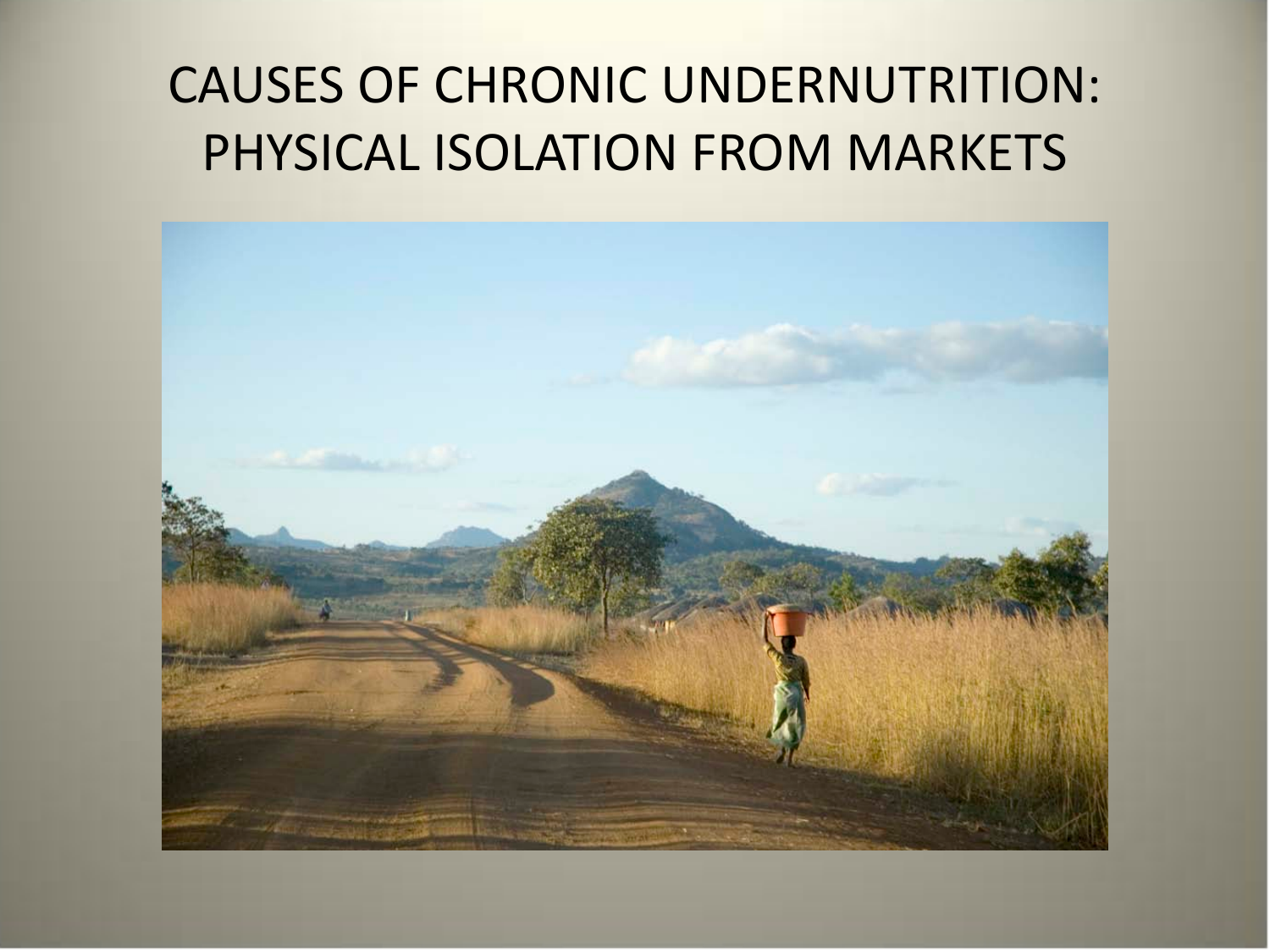## CAUSES OF CHRONIC UNDERNUTRITION: SOCIAL MARGINALIZATION

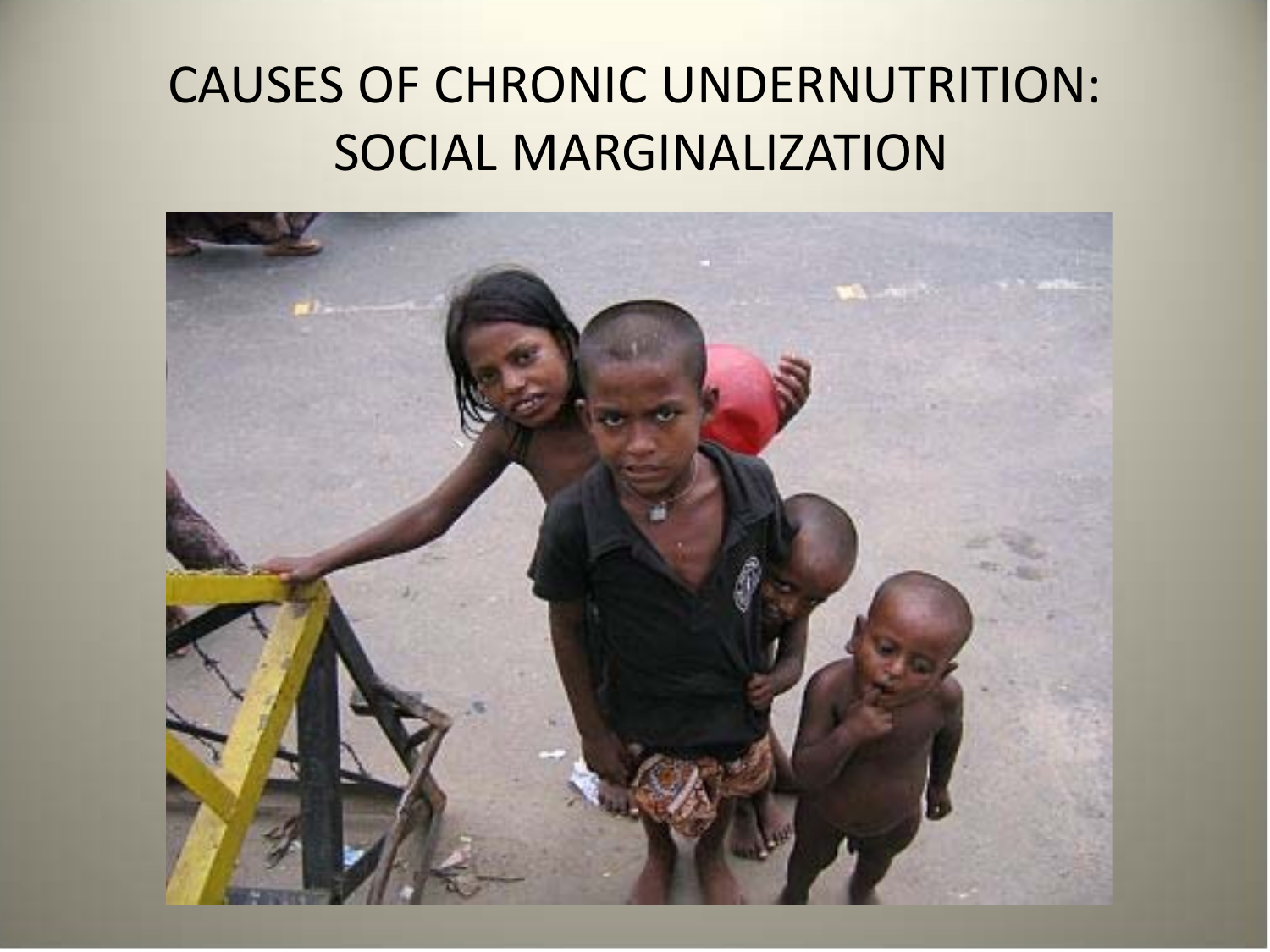# DUELING APPROACHES TO HELPING THE RURAL POOR

Green Revolution Model

Food Sovereignty Model

- Introduce modern agricultural science
- Link the poor to private markets
- Avoid modern agricultural science
- Insulate the poor from private markets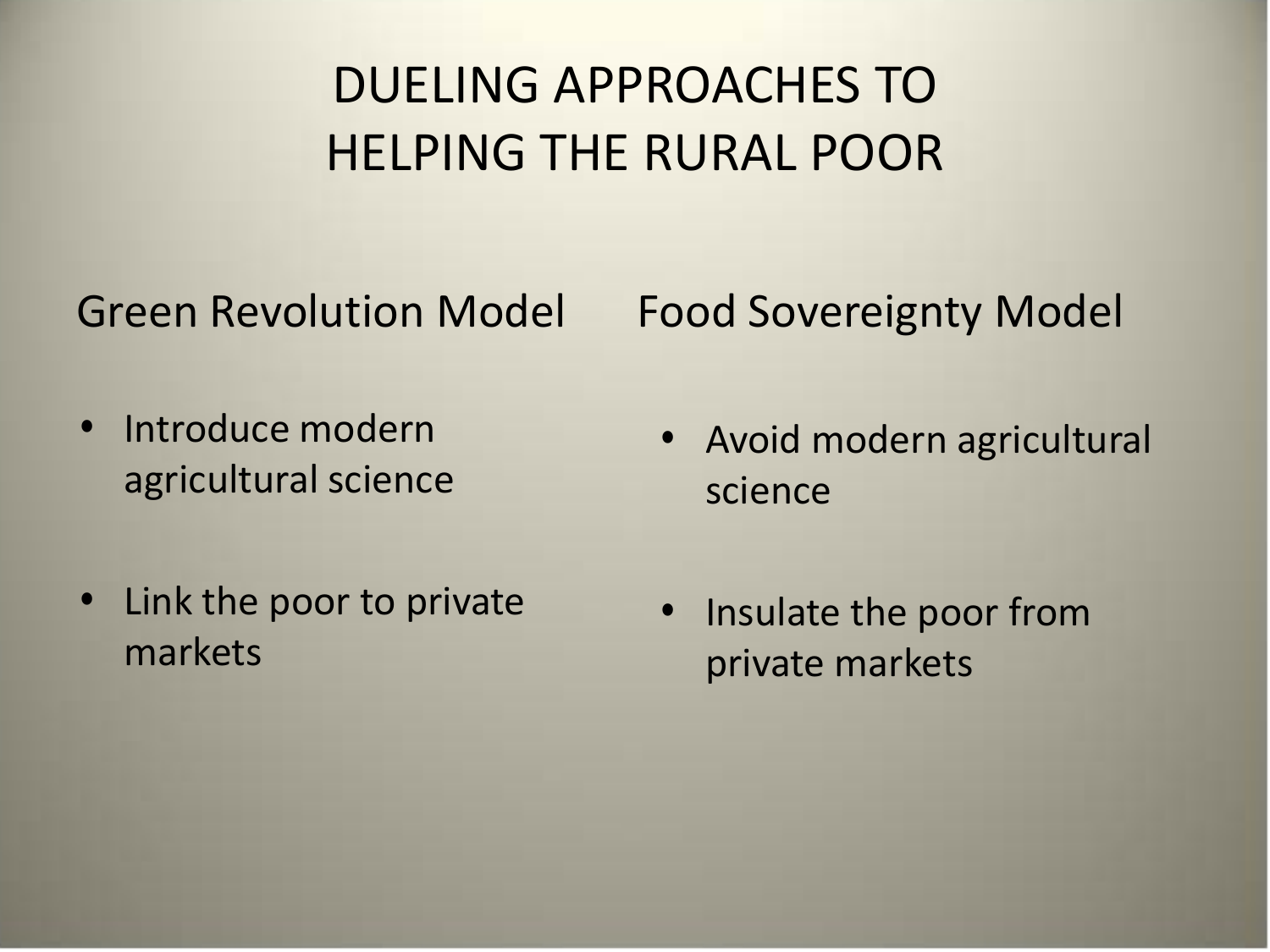#### DUELING STUDIES

#### 2008 WDR

- Places trust in agricultural R&D, markets, public goods investments, and assistance to LDCs
- Offers quantified projection of future food production needs
- Executive summary offers average of 59 quantified factual assertions per page

#### 2008 IAASTD REPORT

- Warns of the unintended consequences of technology and celebrates "local and traditional knowledges" in addition to formal science
- Does not offer projection of future food production needs
- Synthesis report offers average of 4 quantified factual assertion per page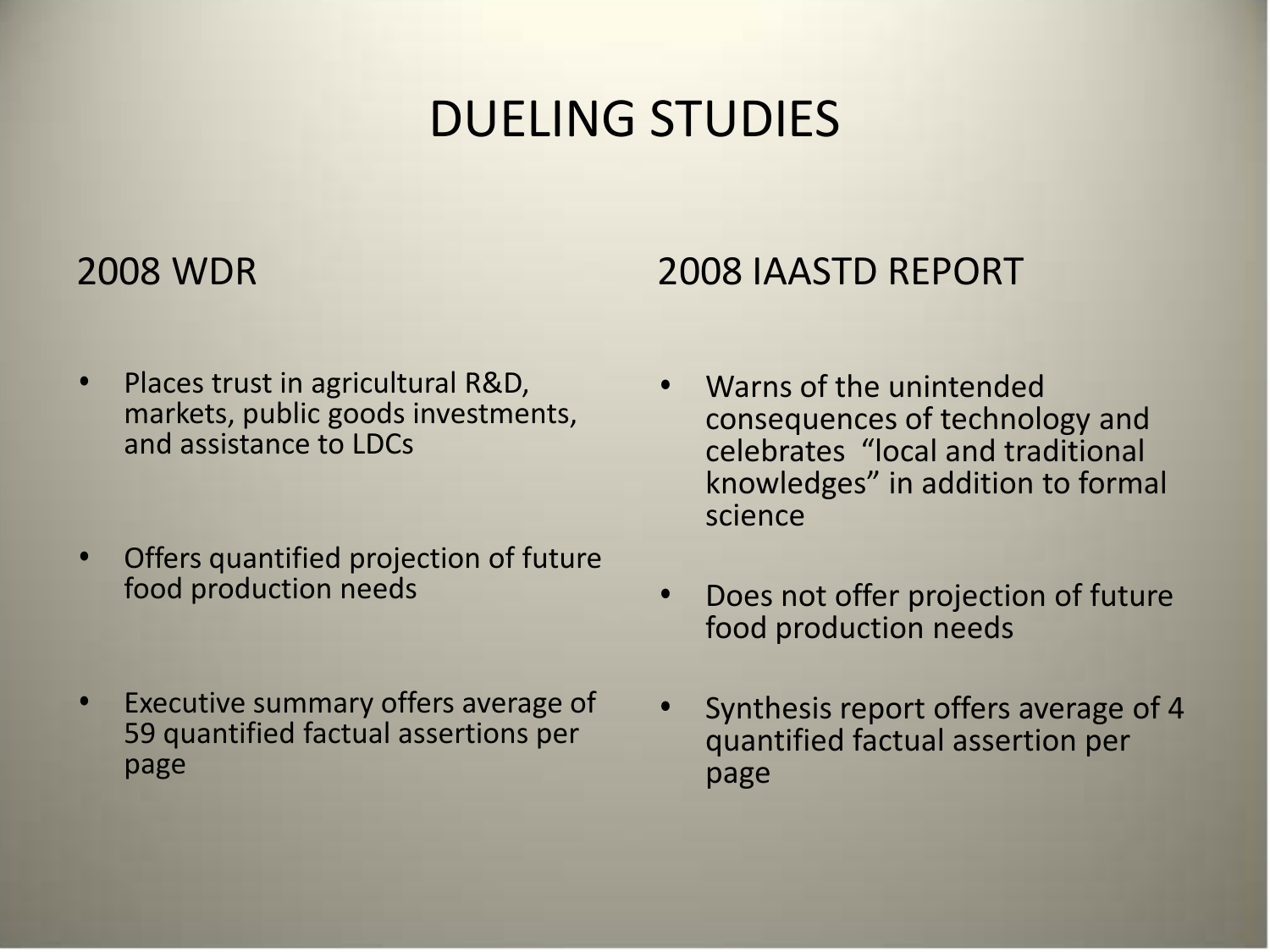# IS SCIENCE-INTENSIVE FARMING SUSTAINABLE?

ENVIRONMENTAL PERFORMANCE OF AGRICULTURE IN OECD COUNTRIES, 1990-2004:

| <b>VOLUME OF FOOD</b><br><b>PRODUCTION</b>                             | + 5 PERCENT                                                         |
|------------------------------------------------------------------------|---------------------------------------------------------------------|
| <b>LAND AREA IN</b><br><b>FARMING</b>                                  | - 4 PERCENT                                                         |
| WATER USE IN<br><b>IRRIGATION</b>                                      | - 9 PERCENT                                                         |
| <b>EXCESS NITROGEN</b><br><b>USE</b>                                   | - 17 PERCENT                                                        |
| <b>PESTICIDE USE</b>                                                   | - 5 PERCENT                                                         |
| <b>GREENHOUSE GAS</b><br><b>EMISSIONS FROM</b><br><b>AGRICULTURE</b>   | - 3 PERCENT                                                         |
| <b>INCREASE IN TOTAL</b><br><b>ENERGY USE IN</b><br><b>AGRICULTURE</b> | 1/6 THE RATE OF<br><b>INCREASE IN THE</b><br>REST OF THE<br>ECONOMY |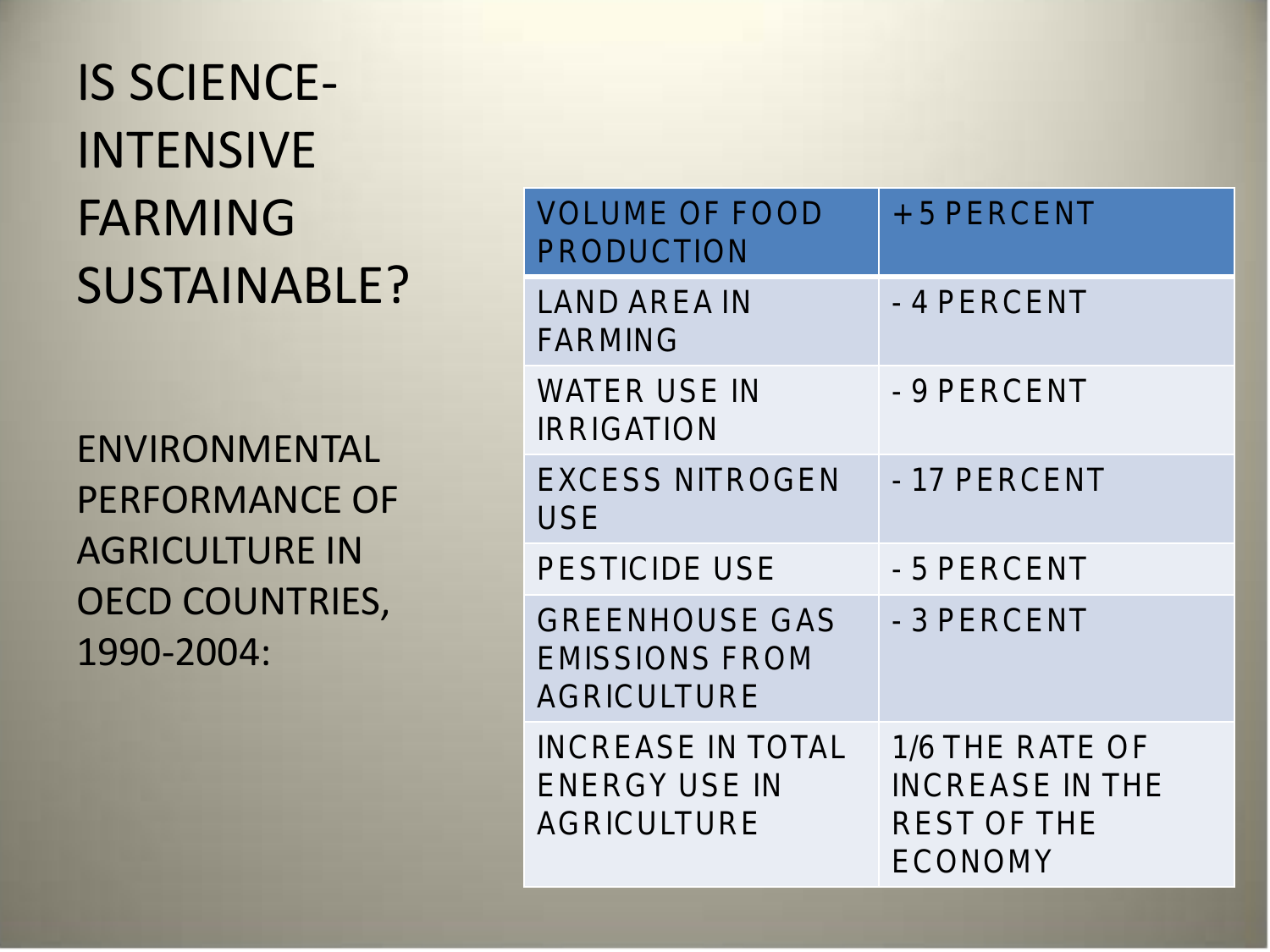#### WHICH SIDE HAS BEEN WINNING THE ARGUMENT?

Africa: U.S. ODA to Agriculture vs. PL-480 Food Aid (1980-2006)

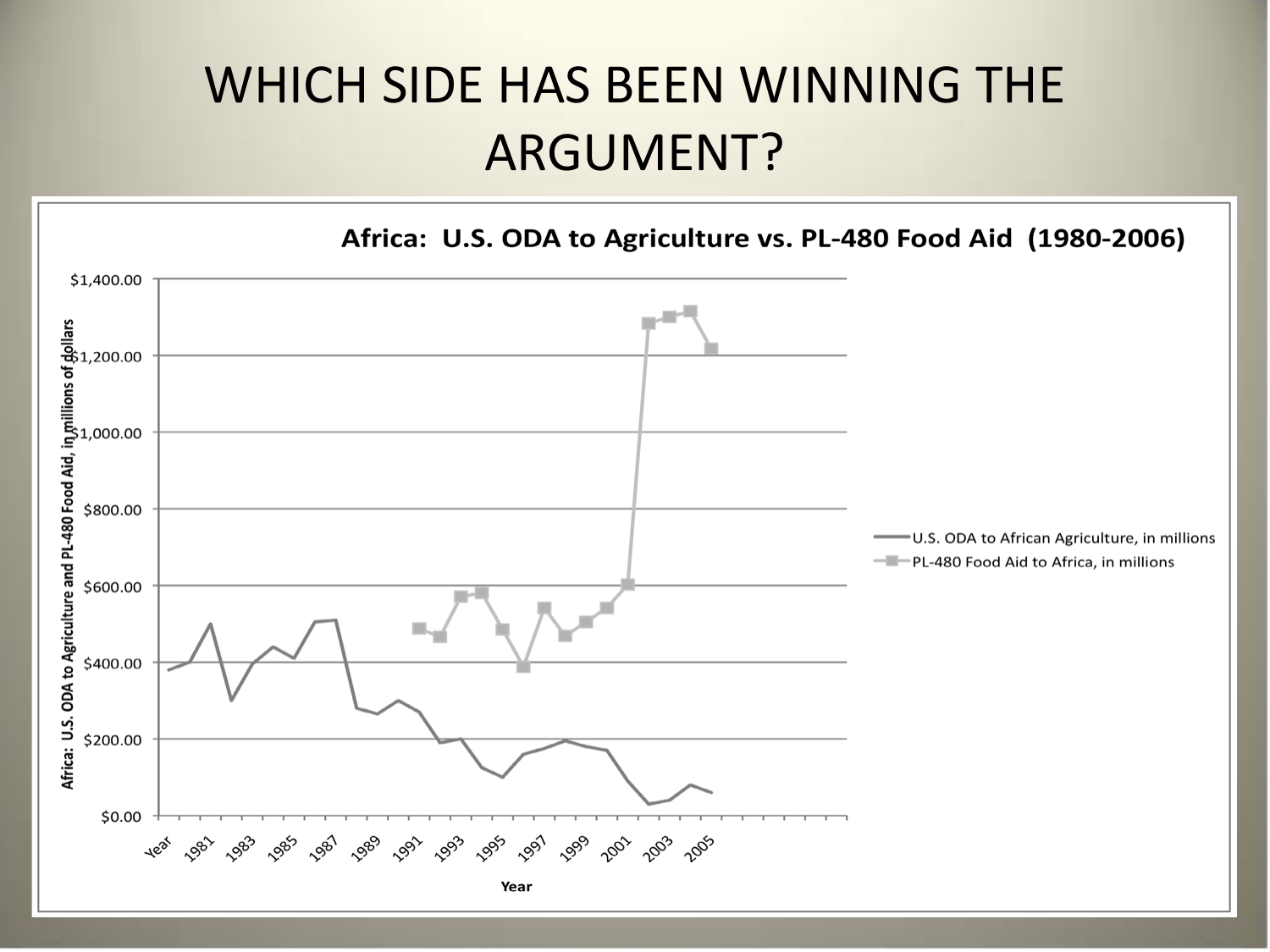# RECENT SCIENTIFIC ASSESSMENTS THAT DO NOT REQUIRE DUPLICATION

• A technical projection of global food production potential compared to growing requirements, out to 2050:

R.A. Fischer, Derek Byerlee, and G.O. Edmeades (2009). *Can Technology Deliver on the Yield Challenges to 2050?,* Rome: FAO

• A technical projection of the impacts of climate change on global food production out to 2050:

G. C. Nelson, M. Rosegrant, J. Koo, et al. (2009). *Climate Change: Impact on Agriculture and Costs of Adaptation.* Washington, D.C.: IFPRI